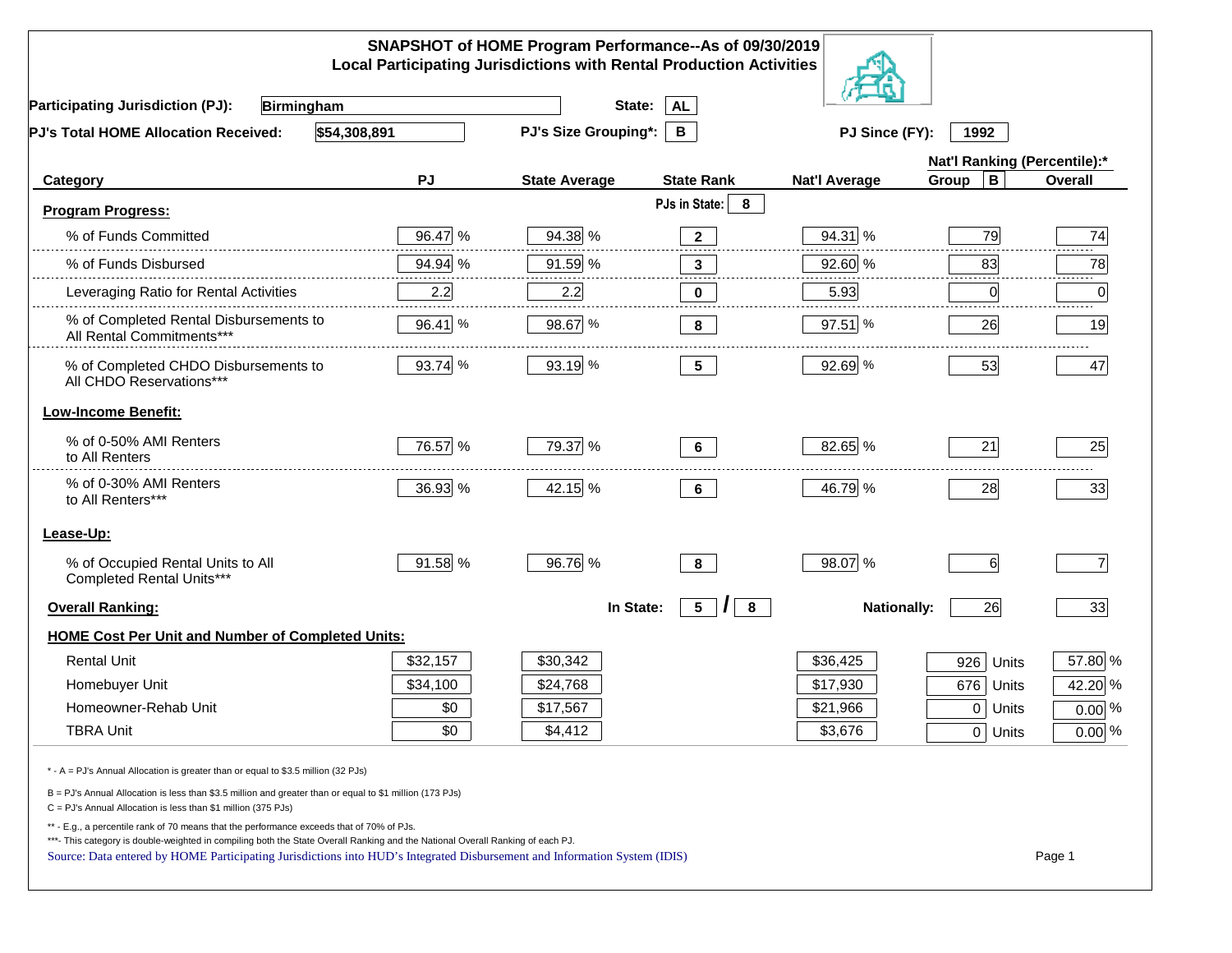|                                                                                                                           |        |               |                            |             | <b>Program and Beneficiary Characteristics for Completed Units</b> |                                 |                      |                                          |             |
|---------------------------------------------------------------------------------------------------------------------------|--------|---------------|----------------------------|-------------|--------------------------------------------------------------------|---------------------------------|----------------------|------------------------------------------|-------------|
| <b>Participating Jurisdiction (PJ): Birmingham</b>                                                                        |        |               |                            | AL          |                                                                    |                                 |                      |                                          |             |
| <b>Total Development Costs:</b>                                                                                           |        | <b>Rental</b> | <b>Homebuyer</b>           |             | <b>Homeowner</b>                                                   | <b>CHDO Operating Expenses:</b> | PJ:                  |                                          | $0.1\%$     |
| (average reported cost per unit in<br>PJ:<br><b>HOME-assisted projects)</b>                                               |        | \$103,566     | \$103,128                  |             | \$0                                                                | (% of allocation)               | <b>National Avg:</b> |                                          | $1.1\%$     |
| State:*                                                                                                                   |        | \$91,265      | \$88,588                   |             | \$20,587                                                           |                                 |                      |                                          |             |
| National:**                                                                                                               |        | \$135,225     | \$88,236                   |             | \$26,222                                                           |                                 |                      |                                          |             |
|                                                                                                                           | Rental |               | <b>Homebuyer Homeowner</b> | <b>TBRA</b> |                                                                    |                                 |                      | <b>Rental Homebuyer Homeowner</b>        | <b>TBRA</b> |
| <b>RACE:</b>                                                                                                              | %      | ℅             | ℅                          | $\%$        | <b>HOUSEHOLD TYPE:</b>                                             | %                               | $\frac{9}{6}$        | %                                        | $\%$        |
| White:                                                                                                                    | 7.7    | 3.0           | 0.0                        | 0.0         | Single/Non-Elderly:                                                | 32.5                            | 23.8                 | 0.0                                      | 0.0         |
| <b>Black/African American:</b>                                                                                            | 88.7   | 95.6          | 0.0                        | 0.0         | Elderly:                                                           | 45.0                            | 4.7                  | 0.0                                      | 0.0         |
| Asian:                                                                                                                    | 0.0    | 0.3           | 0.0                        | 0.0         | <b>Related/Single Parent:</b>                                      | 16.2                            | 53.6                 | 0.0                                      | 0.0         |
| American Indian/Alaska Native:                                                                                            | 0.0    | 0.1           | 0.0                        | 0.0         | <b>Related/Two Parent:</b>                                         | 3.7                             | 12.4                 | 0.0                                      | 0.0         |
| Native Hawaiian/Pacific Islander:                                                                                         | 0.0    | 0.0           | 0.0                        | 0.0         | Other:                                                             | 2.1                             | 5.0                  | 0.0                                      | 0.0         |
| American Indian/Alaska Native and White:                                                                                  | 0.0    | 0.0           | 0.0                        | 0.0         |                                                                    |                                 |                      |                                          |             |
| Asian and White:                                                                                                          | 0.0    | 0.0           | 0.0                        | 0.0         |                                                                    |                                 |                      |                                          |             |
| <b>Black/African American and White:</b>                                                                                  | 0.4    | 0.3           | 0.0                        | 0.0         |                                                                    |                                 |                      |                                          |             |
| American Indian/Alaska Native and Black:                                                                                  | 0.0    | 0.0           | 0.0                        | 0.0         |                                                                    |                                 |                      |                                          |             |
| <b>Other Multi Racial:</b>                                                                                                | 0.0    | 0.0           | 0.0                        | 0.0         |                                                                    |                                 |                      |                                          |             |
| Asian/Pacific Islander:                                                                                                   | 0.1    | 0.0           | 0.0                        | 0.0         |                                                                    |                                 |                      |                                          |             |
| <b>ETHNICITY:</b>                                                                                                         |        |               |                            |             |                                                                    |                                 |                      |                                          |             |
| <b>Hispanic</b>                                                                                                           | 0.8    | 0.3           | 0.0                        | 0.0         |                                                                    |                                 |                      |                                          |             |
| <b>HOUSEHOLD SIZE:</b>                                                                                                    |        |               |                            |             | <b>SUPPLEMENTAL RENTAL ASSISTANCE:</b>                             |                                 |                      |                                          |             |
| 1 Person:                                                                                                                 | 71.3   | 20.3          | 0.0                        | 0.0         | Section 8:                                                         | 15.0                            | $0.1$ <sup>#</sup>   |                                          |             |
| 2 Persons:                                                                                                                | 14.2   | 29.7          | 0.0                        | 0.0         | <b>HOME TBRA:</b>                                                  | 0.0                             |                      |                                          |             |
| 3 Persons:                                                                                                                | 10.0   | 28.3          | 0.0                        | 0.0         | Other:                                                             | 2.1                             |                      |                                          |             |
| 4 Persons:                                                                                                                | 2.5    | 14.2          | 0.0                        | 0.0         | No Assistance:                                                     | 82.9                            |                      |                                          |             |
| 5 Persons:                                                                                                                | 1.4    | 5.0           | 0.0                        | 0.0         |                                                                    |                                 |                      |                                          |             |
| 6 Persons:                                                                                                                | 0.6    | $1.5$         | 0.0                        | 0.0         |                                                                    |                                 |                      |                                          |             |
| 7 Persons:                                                                                                                | 0.0    | 0.4           | 0.0                        | 0.0         |                                                                    |                                 |                      |                                          |             |
| 8 or more Persons:                                                                                                        | 0.0    | 0.1           | 0.0                        | 0.0         | # of Section 504 Compliant Units:                                  |                                 | 194                  |                                          |             |
| The State average includes all local and the State PJs within that state                                                  |        |               |                            |             |                                                                    |                                 |                      |                                          |             |
| ** The National average includes all local and State PJs, and Insular Areas                                               |        |               |                            |             |                                                                    |                                 |                      |                                          |             |
| # Section 8 vouchers can be used for First-Time Homebuyer Downpayment Assistance.                                         |        |               |                            |             |                                                                    |                                 |                      |                                          |             |
|                                                                                                                           |        |               |                            |             |                                                                    |                                 |                      | <b>HOME Program Performance SNAPSHOT</b> |             |
| Source: Data entered by HOME Participating Jurisdictions into HUD's Integrated Disbursement and Information System (IDIS) |        |               |                            |             |                                                                    |                                 |                      | Page 2                                   |             |